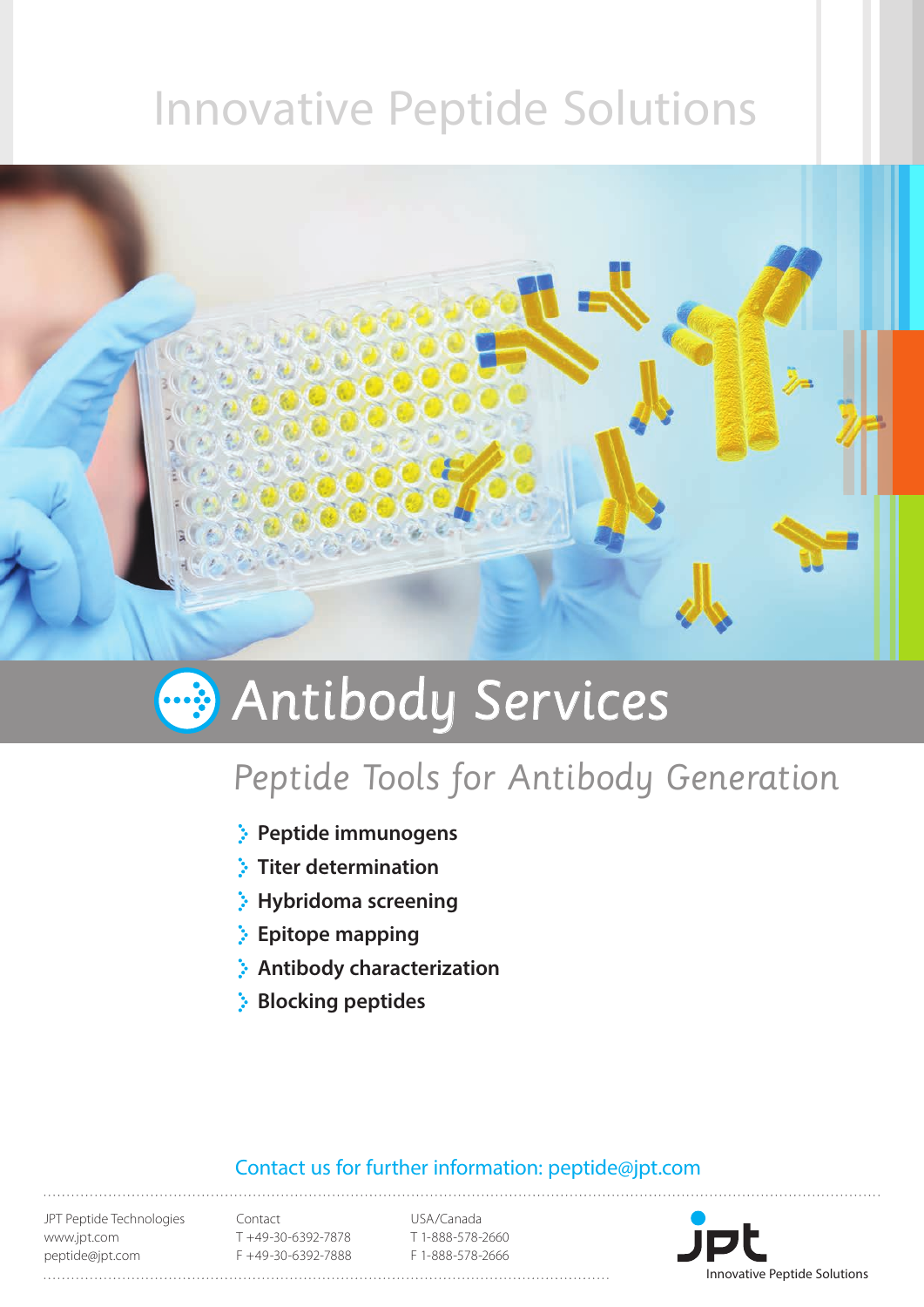### Peptide Tools for Antibody Generation … … from One Source

Choose JPT for all your peptide needs! We are the peptide experts. We are the specialists for immunology.

Diagnostic Antibodies Mimotopes Biosimilars Epitopes Immunogen Design Specificity Testing Blocking Peptides Conjugates







#### **Why Use Peptides as Antigens?**

- Peptide epitopes represent antigen proteins
- Chemical synthesis yields defined epitopes
- Lower probability of cross-reactivity
- More flexibility in antigen selection
- Sequence diversity and PTMs can be addressed
- Easy to synthesize, cost-effective and stable

#### **Applications**

- Antibody production
- Epitope mapping
- Antibody characterization
- Modeling and data mining

#### **Why Work with JPT?**

- We are your one-stop peptide source for antibody generation
- Our proprietary technologies facilitate projects world-wide
- Over 1000 peer-reviewed papers with our products
- Comprehensive know-how and dedicated staff make us the peptide experts
- More than 20 years' experience on peptides in immunology
- ISO 9001:2015 regulated quality management system
- We provide strong bioinformatics support
- Sound knowledge about storage and stability

#### **Immunogen Design**

- Design and production of immunogenic peptides (e.g. KLH, BSA, OVA conjugates or MAP – multiple antigenic peptides)
- Production of specialty peptides carrying modifications such as phosphorylation, citrullination, acetylation and more
- Design supported by data mining, modeling and bioinformatics

#### **Assay Development**

- Screening tools such as pre-coated peptide ELISA plates for fast and easy titer determination without the need of carrier conjugation
- B-Cell ELISPOT (total IgG and peptide-specific)
- Identification of soluble biomarkers as target for antibody development

#### **Antibody Characterization**

- Sophisticated peptide microarrays improve and accelerate your hybridoma screening
- Antibody epitope mapping by proprietary peptide array technologies (PepStar™)
- Specificity testing of antibodies (including PTMs)
- SAR for antibody/peptide interactions
- Design and production of mimotopes and biosimilars

#### **Process Optimization**

- Peptides as assay control
- Affinity Purification